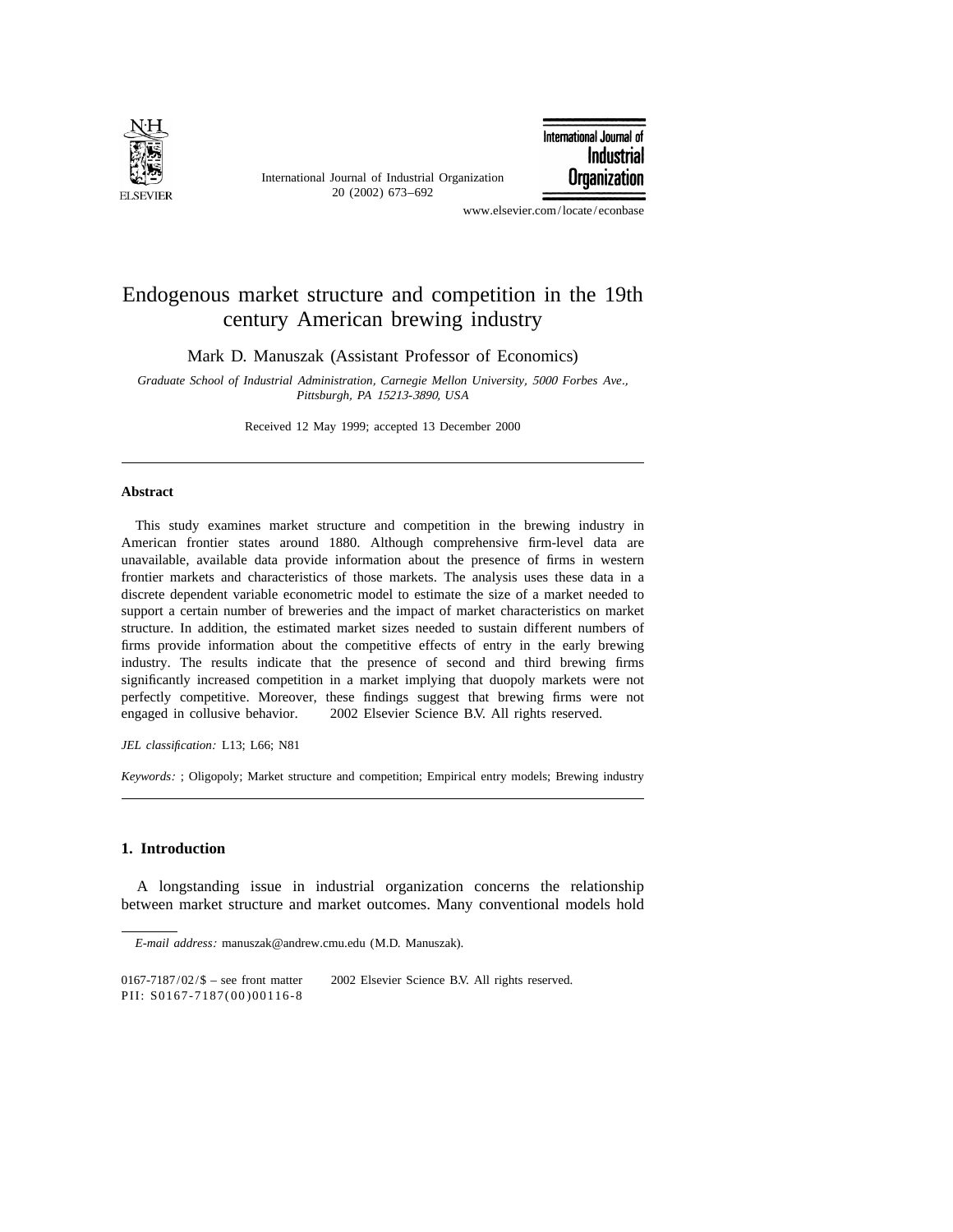that prices tend to the competitive level as the number of firms grows, although the rate of convergence depends on numerous factors such as the elasticity of demand. On the other hand, the theory of contestable markets (Baumol et al., 1982) predicts that the threat of entry is sufficient to discipline incumbents so that the actual effect of additional firms will be minimal. Still other scenarios can be constructed in which, for example, firms are able to successfully maintain a cartel following entry, thereby preventing price–cost margins from falling with increases in the number of firms.

Beginning with Bain (1956) and continuing through, for example, Weiss (1989), a large body of research has examined correlations between measures of market performance, such as prices or price–cost margins, and measures of market structure, such as concentration ratios or counts of active firms. However, this structure–conduct–performance approach has been subject to a number of criticisms. The frequent use of price–cost margins and other variables culled from accounting data raises doubts about the ability of these studies to accurately measure market performance. A more fundamental criticism lies in the endogeneity of market structure. An observed market structure is the outcome of the profit-maximizing decisions of numerous actual and potential firms. When making entry decisions, these agents take into account numerous market conditions including the severity of barriers to entry, the nature of post-entry price competition, and the optimal entry decisions of other firms in the market. Thus, the simultaneous causal link between structure, conduct and performance confounds attempts to draw clear conclusions from this line of research.

A number of recent studies have developed techniques to address these problems.<sup>1</sup> In particular, Bresnahan and Reiss (1990) and Berry (1992) construct and estimate discrete dependent variable econometric models that explicitly confront the endogeneity problem by addressing the relationship between market structure and the entry decisions of firms. Studies such as Reiss and Spiller (1989); Stavins (1995); Downes and Greenstein (1996); Berry and Waldfogel (1999); Mazzeo (1999) and Abraham et al. (2000) have employed variants of this approach to examine market structure in a range of different industries. Another line of research, surveyed in Bresnahan (1989), endeavors to draw inferences about competition in the absence of direct measures of market performance such as price–cost margins.

Bresnahan and Reiss (1991) propose a link between models of endogenous market structure and those examining market competition. Lacking information on price–cost margins, they develop tests based on estimates of entry thresholds or, in

<sup>&</sup>lt;sup>1</sup>The work of Sutton (1991, 1998) provides additional studies in this vein. However, his research deals more with uncovering empirical regularities across industries than with examining the impact of entry and market structure in any single industry.